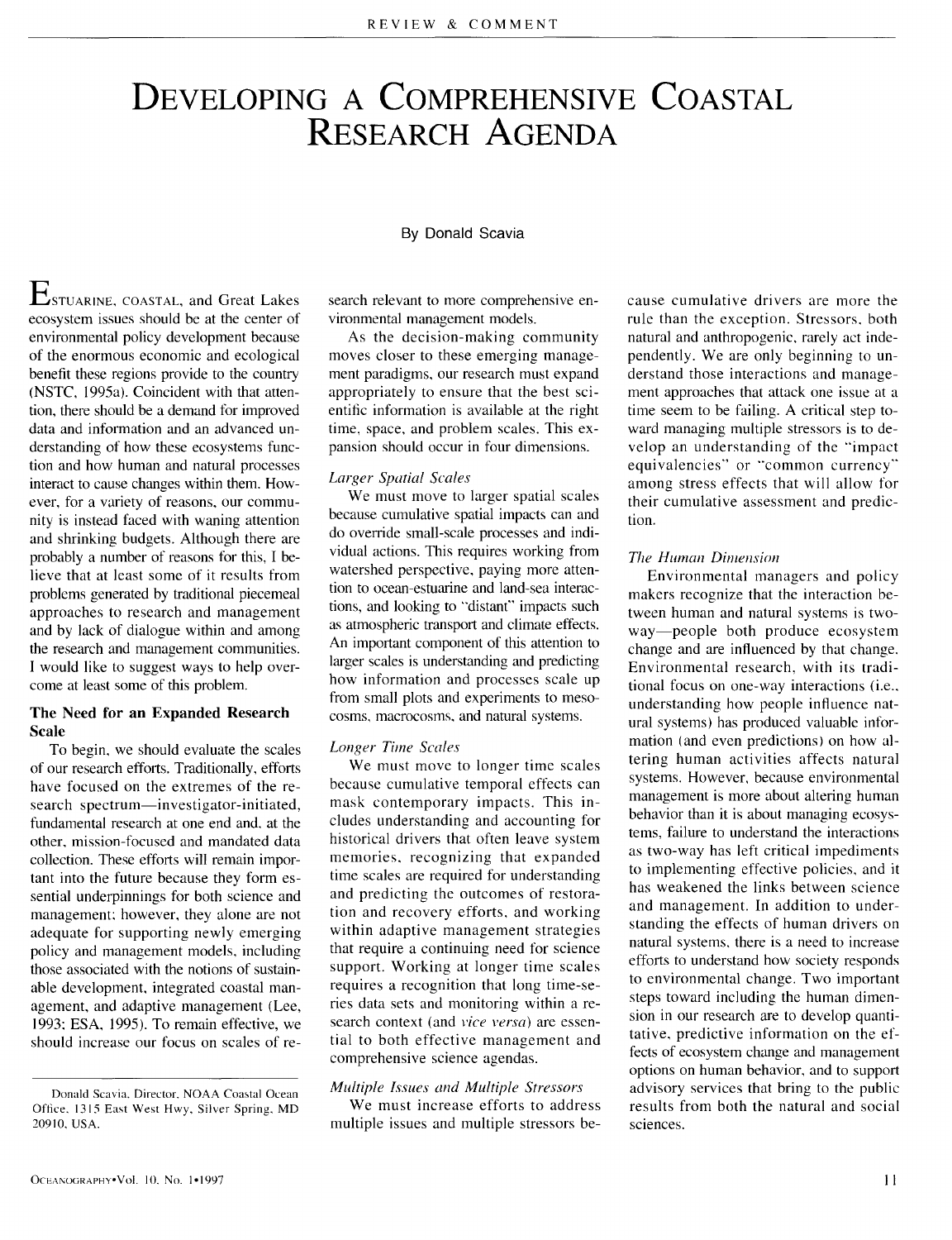# **Implementing Expanded Research Scales**

Some aspects of each of the above expanded perspectives are employed in current research: however, significant advances in "scaling up" our assessment and predictive capabilities across all four perspectives require simultaneous full implementation in enough places to take advantage of, and learn from, comparisons and analyses across systems. This is an enof mous task that requires new approaches, as well as new resources. In the following paragraphs, I suggest three powerful tools that can help us get from here to there. These tools are the powers of prediction, partnerships, and consensus.

# *The Power of Prediction*

Being able to predict, with reasonable certainty and lead times, ecosystem and human impacts of policy options has the potential for reducing conflict within environmental policy debates, which are often polarized on ecological and economic grounds. In fisheries, for example, conservation interests tend to push for accepting the lower error boundary on stock assessments, while economic interests tend to push for the upper boundary. More accurate predictions (i.e., ones that reduce the error boundaries) effectively narrow the distance between extreme views and potentially reduce conflict.

Although producing such accurate predictions remains a significant challenge, the path toward prediction provides two important guidelines. The first guideline that is established within a prediction framework is a recognition that to make progress, one must include all the essential elements of a comprehensive science agenda. You can't get to a prediction endpoint without an appropriate balance among monitoring, process research, model development, synthesis, and data management, thus eliminating, for example, the false dichotomy between research and monitoring. The second, and perhaps more important, guideline provided within a prediction framework is that relevant predictive capabilities require an up-front analysis of what is to be predicted and why, This forces one first to understand management, policy, and decision-making requirements, then to cast appropriate scientific questions that lead to improved and relevant predictions. Within this policy-relevant prediction context, a research agenda can be formed that is still investigator initiated, intellectually challenging, and hypothesis driven.

# *The Power of Partnerships*

Research at the scale described here cannot be achieved by federal, state, or academic scientists alone. Efforts that address fairly large complex problems require the diverse talents, perspectives, and capabilities of the best people from all of these sectors and, increasingly, fiscal support from more than one agency. Each sector brings its own perspective and strengths. For example, universities and federal and state agencies each have differing strengths among maintaining longterm monitoring and data bases, investigator-initiated process research, larger-scale project design, and model development. However, although effective partnerships must bring together researchers from all sectors, they must also go well beyond that. These partnerships also require interactions among scientists and policy makers and, as mentioned above, this interaction has to occur "up front," rather than after-the-fact, to ensure that appropriate science questions are being asked.

Although the need to provide data and information to address today's problems will always be pressing, the need for new information to support larger-scale policies requires a more deliberative approach than is traditional. One key for successful science/policy partnerships at this scale is to bring together researchers and managers to articulate management and policy questions that must be addressed in a 5 to 10-yr time frame and then to develop scientific questions that, when answered, should improve the basis for those longerterm management and policy actions.

Experiences throughout NOAA's Coastal Ocean Program suggest that projects with effective "'prediction partnerships" seem to have the following attributes in common. They begin with an effective interaction between scientific and policy leaders to develop the longrange management or policy context within which appropriate science questions are defined. Their research strategies designed to address these questions are sufficiently long and adequately funded, have specific life cycles (i.e., a beginning, a middle, and an end) that define roles, responsibilities, deliverables, and measures of expected performance, and they encourage routine interactions among the scientists and the ultimate users of the information. They are open to investigators from all research sectors to compete for support in clearly defined, open peer-review processes. Most importantly, the projects are managed locally by strong leadership with the intellectual and managerial skills to integrate and synthesize results coming from a wide range of investigations and investigators.

# *The Power of Consensus*

Our greatest challenge, however, is in attracting new resources to support this expanded scale of effort. Accomplishing this, while protecting the rest of the research spectrum, will require a unified voice that comes from forming a national consensus--endorsing it, pushing its agenda, and sticking by it. This approach has worked well for communities that have used it in the past. It could work here. To build such a consensus, we must move away from "fund in my backyard" or "fund my particular issue" approaches. These piecemeal strategies hurt the community because they cause divisiveness and unproductive competition among players, institutions, and regions. They are also relatively weak strategies in that they can only be as strong as the more narrow issues they address. That is, they lack the larger and stronger social and economic messages that can come from a unified argument for the coastal case.

Such consensus always helps in making strong cases for change, but in the present environment, any hope of diverting significant funds from other areas to estuarine, coastal, and Great Lakes research demands consensus among all coastal constituencies.

## **Developing a National Consensus**

Consensus, of the type discussed above, is of three types—among agency science programs, among academic scientists, and among policy and decision makers. The ultimate challenge is to blend all three into a common agenda.

Significant work done within and across a number of sectors makes progress toward a unified agenda possible. For example, an initial framework for this consensus from the federal science agency perspective has been developed by the Subcommittee on U.S. Coastal Ocean Science (SUSCOS), which was formed in 1992 under the Federal Coordinating Council on Science, Engineering, and Technology. SUSCOS inventoried federal programs, reviewed agency priorities, and developed a framework for a new science direction. This framework was not built from whole cloth, but rather from a review and analysis of >50 government and